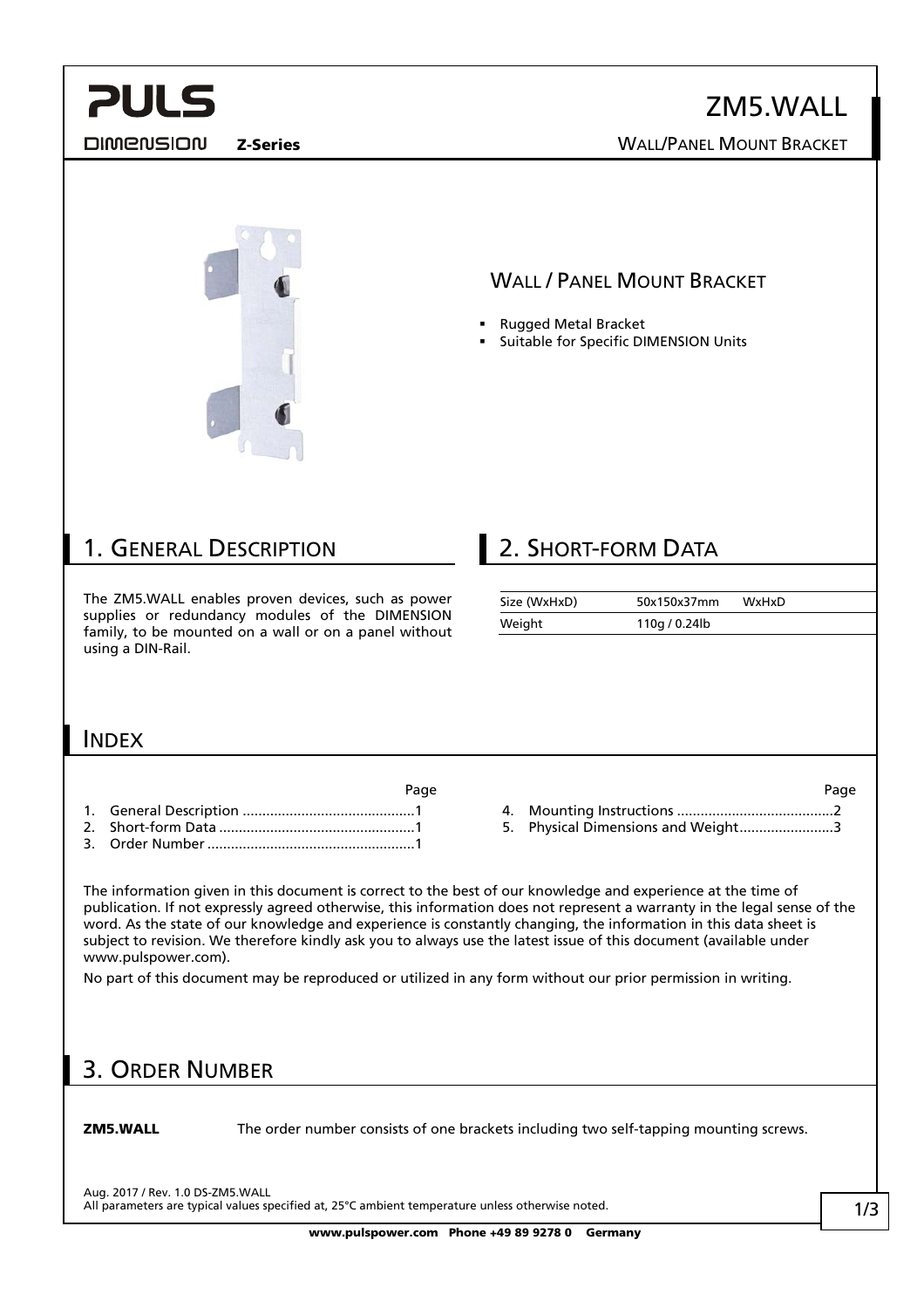# <span id="page-1-0"></span>**PULS**

**DIMENSION** 

ZM5.WALL Z-Series WALL/PANEL MOUNT BRACKET

### 4. MOUNTING INSTRUCTIONS

The bracket can be mounted without detaching the DIN-rail brackets.



Aug. 2017 / Rev. 1.0 DS-ZM5.WALL All parameters are typical values specified at, 25°C ambient temperature unless otherwise noted.

www.pulspower.com Phone +49 89 9278 0 Germany